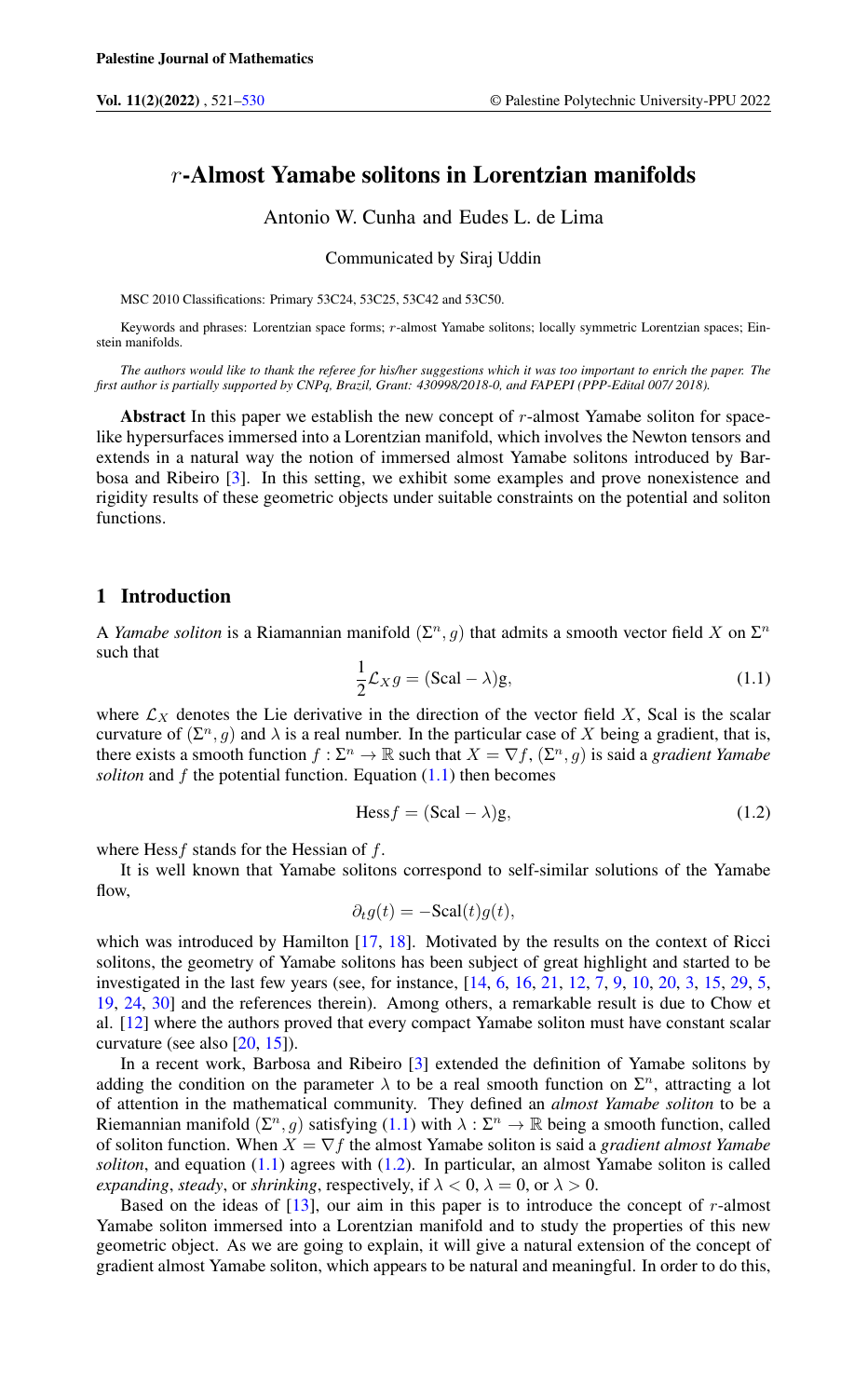our approach is based in the use of the so-called Newton tensors  $P<sub>r</sub>$  and their associated second order differential operators  $L_r$  (see Section [3](#page-2-0) for more details).

Precisely, let  $\Sigma^n$  be an oriented and connected spacelike hypersurface immersed into a  $(n+1)$ dimensional Lorentzian manifold  $L^{n+1}$ , which means that the induced metric g on  $\Sigma^n$  via the immersion is a Riemannian metric. We say that  $\Sigma<sup>n</sup>$  is an *r*-almost Yamabe soliton, for some  $0 \le r \le n$ , if there exists a smooth function  $f : \Sigma^n \to \mathbb{R}$  such that the following equation holds:

<span id="page-1-0"></span>
$$
P_r \circ \text{Hess} f = (\text{Scal} - \lambda)g,\tag{1.3}
$$

for some smooth function  $\lambda : \Sigma^n \to \mathbb{R}$ .

Here, we interpret the term on the left-hand side of  $(1.3)$  as being the tensor given by

$$
P_r \circ \text{Hess} f(X, Y) = \langle P_r \nabla_X \nabla f, Y \rangle,
$$

for tangent vector fields  $X, Y \in \mathfrak{X}(\Sigma)$ . In particular, when  $r = 0$  we have that  $P_0 = I$  is the identity operator and, consequently, we recover the definition of a gradient almost Yamabe soliton. When the potential  $f$  is constant, an  $r$ -almost Yamabe soliton will be called *trivial*, otherwise it will be a *nontrivial* r-almost Yamabe soliton.

Having realized the above conceptual point, in the rest of the paper we shall study isometric immersions of r-almost Yamabe solitons into a Loretzian manifold and provide some obstruction results in order to obtain a maximal immersion as well as rigidity results. Actually, the paper is organized as follow: In Section [2](#page-1-1) some examples of nontrivial r-almost Yamabe solitons are given. Next, in Section [3](#page-2-0) we recall some basic facts and notations which will appear throughout this paper. Afterwards, in Section [4](#page-3-0) we prove nonexistence and rigidity results for  $r$ -almost Yamabe solitons. Finally, in Section [5](#page-6-0) we consider the case of 1-almost Yamabe solitons immersed into a locally symmetric Einstein manifold.

# <span id="page-1-1"></span>2 Examples

In order to give examples of hypersurfaces satisfying the structure of r-almost Yamabe solitons let us denote by  $\mathbb{L}_c^{n+1}$  the standard model of an  $(n + 1)$ -dimensional Lorentzian space form with constant sectional curvature c, where  $c \in \{0, 1, -1\}$ . Actually,  $\mathbb{L}_c^{n+1}$  denotes the Lorentz-Minkowski space  $\mathbb{R}^{n+1}$  when  $c = 0$ , that is, the  $(n + 1)$ -dimensional Euclidean space  $\mathbb{R}^{n+1}$ endowed with the Lorentzian metric

<span id="page-1-2"></span>
$$
\langle , \rangle_1 = -dx_1 + \ldots + dx_{n+1}, \tag{2.1}
$$

the  $(n + 1)$ -dimensional de Sitter space

$$
\mathbb{S}^{n+1}_{1} = \{ p \in \mathbb{R}^{n+2}_{1} ; \ \langle p, p \rangle_{1} = 1 \} \subset \mathbb{R}^{n+2}_{1}
$$

endowed with the Lorentzian metric induced from  $\mathbb{R}^{n+2}_1$  when  $c = 1$ , and the  $(n+1)$ -dimensional anti-de Sitter space

$$
\mathbb{H}_1^{n+1} = \{ p \in \mathbb{R}_2^{n+2} \; ; \; \langle p, p \rangle_2 = -1 \} \subset \mathbb{R}_2^{n+2}
$$

endowed with the Lorentzian metric induced from  $\mathbb{R}_2^{n+2}$  when  $c = -1$ . Here,  $\mathbb{R}_2^{n+2}$  stands for the  $(n+2)$ -dimensional Euclidean space  $\mathbb{R}^{n+2}$  endowed with the semi-Riemannian metric

<span id="page-1-3"></span>
$$
\langle , \rangle_2 = -dx_1 - dx_2 + \ldots + dx_{n+2}.
$$
 (2.2)

In order to simplify the notation, when  $c = \pm 1$  we agree to denote by  $\langle , \rangle$  without distinction, both the Lorentzian metric [\(2.1\)](#page-1-2) on  $\mathbb{R}^{n+2}$  and the semi-Riemannian metric [\(2.2\)](#page-1-3) on  $\mathbb{R}^{n+2}$ . Also we agree to denote by  $\langle , \rangle$  the corresponding Lorentzian metric induced on  $\mathbb{L}_c^{n+1} \hookrightarrow \mathbb{R}^{n+2}$ . In this context, we are ready to provide some examples.

<span id="page-1-4"></span>**Example 2.1.** Every totally geodesic spacelike hypersurface of a Lorentzian manifold is an  $r$ almost

Yamabe soliton with  $1 \le r \le n$ . In particular, all gradient almost Yamabe soliton  $\Sigma^n$  viewed as a totally geodesic hypersurface in standard product space  $\Sigma^n \times \mathbb{R}_1$  is an r-almost Yamabe soliton.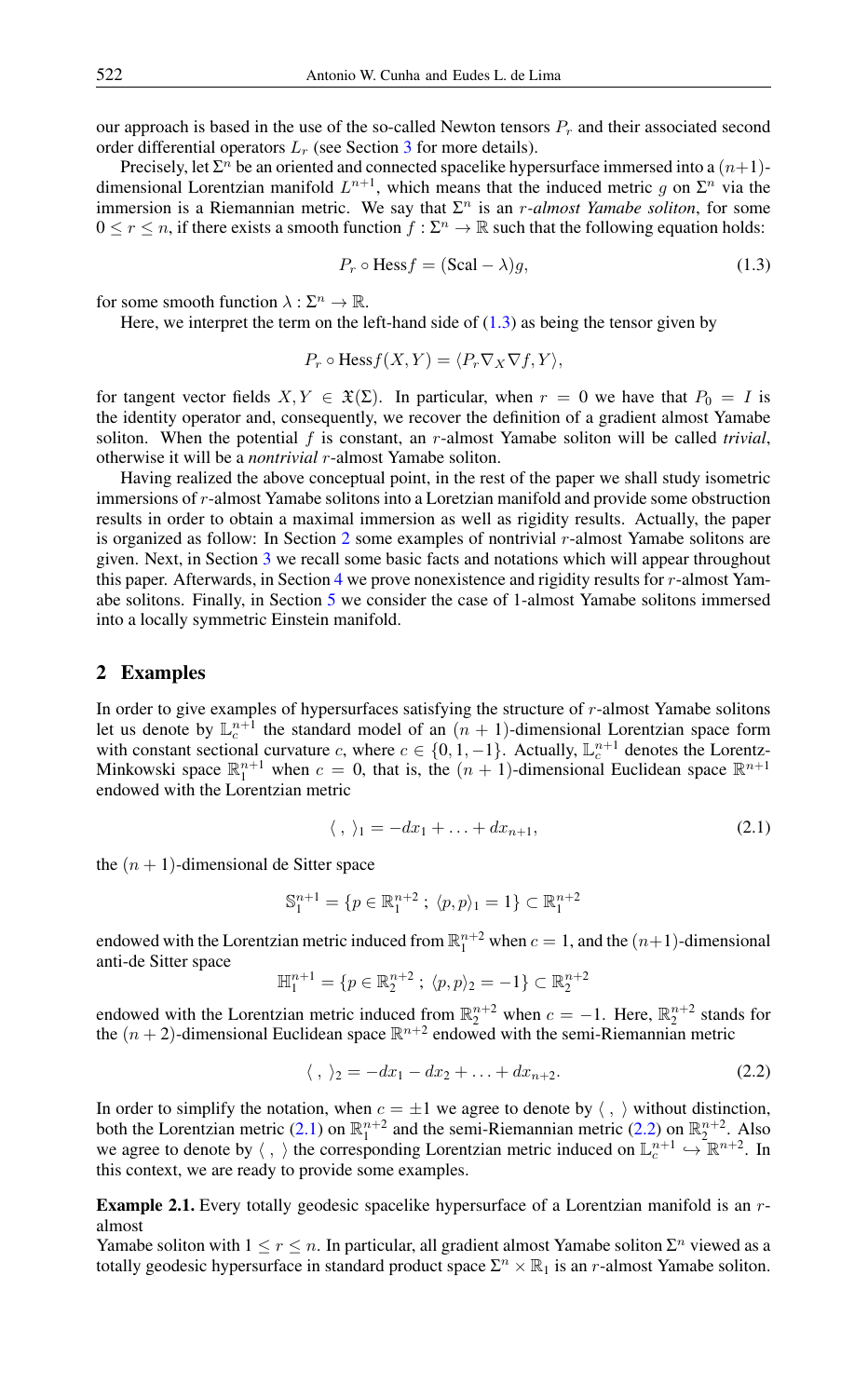Moreover, denoting by  $\Sigma^n$  a totally geodesic spacelike hypersurface of  $\mathbb{L}_c^{n+1}$ , we know that: (i) when  $c = 0$ ,  $\Sigma^n = \mathbb{R}^n$ ; (ii) when  $c = 1$ , by Montiel [\[23\]](#page-8-19) the only totally geodesic spacelike hypersurface in the de Sitter space  $\mathbb{S}^{n+1}$  is the unit sphere  $\mathbb{S}^n$ ; (iii) when  $c = -1$ , it is well known that the hyperbolic space  $\mathbb{H}^n$  is the only totally geodesic spacelike hypersurface immersed into the anti-de Sitter space  $\mathbb{H}^{n+1}_1$  (see, for instance, Section 4 of [\[1\]](#page-8-20)).

<span id="page-2-1"></span>**Example 2.2.** Let us consider the standard immersion of the *n*-dimensional hyperbolic space  $\mathbb{H}^n$ into the Lorentz-Minkowski space  $\mathbb{R}^{n+1}$  endowed with induced metric  $g = \langle , \rangle$ . It is well known that  $\mathbb{H}^n$  can be represented as the warped product  $\mathbb{R} \times_{\cosh t} \mathbb{H}^{n-1}$  (for more details we refer to Montiel  $[22]$ ). In particular, according to Proposition 2.2 of  $[26]$ , by choosing the functions

$$
\lambda(t, p) = a \sinh t - (n - 1) \text{ and } f(t, p) = a \sinh t + b,
$$

for some constants  $a, b \in \mathbb{R}$ , we have that  $\mathbb{H}^n$  satisfies Ric + Hess  $f = \lambda g$  (that is, it is an almost gradient Ricci soliton). On the other hand, we have that  $\mathbb{H}^n$  is a totally umbilical spacelike hypersurface with r-th Newton tensor given by  $P_r = \alpha_r I$ , for every  $0 \le r \le n - 1$  and some  $\alpha_r \in \mathbb{R}$ . Hence, taking the smooth functions  $\tilde{f} = \alpha^{-1} f$  and  $\tilde{\lambda} = -\lambda - (n-1)(n+1)$  we get that  $\mathbb{H}^n$  is a nontrivial r-almost Yamabe soliton.

**Example 2.3.** Let  $a \in \mathbb{R}^{n+1}$  be a fixed nonzero vector with  $|a|^2 \in \{0, 1, -1\}$ . For every  $\tau \in \mathbb{R}$ , with  $\tau^2 > |a|^2$ , we define the spacelike hypersurface  $\Sigma_{\tau}$  isometrically immersed into the de Sitter space  $\mathbb{S}^{n+1}_1$  by setting

$$
\Sigma_{\tau} = \{ p \in \mathbb{S}^{n+1}_1 ; \langle p, a \rangle = \tau \}.
$$

By Montiel [\[23\]](#page-8-19) (see Example 1 of [23]), it is well known that  $\Sigma_{\tau}$  is a totally umbilical spacelike hypersurface with r-th mean curvature given by  $H_r = \left(\frac{\tau}{\sqrt{\tau^2 - |a|^2}}\right)$  $\int_{0}^{r}$  and the corresponding

Newton tensor  $P_r = \alpha_r I$  for some suitable constant  $\alpha_r \in \mathbb{R}$ . Let us analyze three cases.

First, when  $|a|^2 = 1$  we know that  $\Sigma_{\tau}$  is isometric to an *n*-dimensional hyperbolic space  $\mathbb{H}^n(-\sqrt{\tau^2-1})$  and we can reason as in Example [2.2](#page-2-1) to conclude that  $\Sigma_\tau$  is a nontrivial r-almost Yamabe soliton for every  $0 \le r \le n - 1$ .

In the case  $|a| = 0$ , we have  $\Sigma_{\tau}$  is isometric to the *n*-dimensional Euclidean space  $\mathbb{R}^{n}$ . On the other hand, let us recall that the Euclidean space  $\mathbb{R}^n$  endowed with its standard metric and potential function  $f(x) = \frac{1}{4}|x|^2$  has structure of almost gradient Ricci soliton, called of Gaussian soliton (see, for instance, Section 4.2 of [\[12\]](#page-8-8)). Hence, reasoning once more as in Example [2.2](#page-2-1) it is not difficult to verify that  $\Sigma_{\tau}$  is a nontrivial r-almost Yamabe soliton for every  $0 \le r \le n - 1$ .

Finally, when  $|a|^2 = -1$ , we obtain that  $\Sigma_{\tau}$  is isometric to an *n*-dimensional Euclidean sphere  $\mathbb{S}^n(\sqrt{\tau^2+1})$ . By using Example 1 of [\[4\]](#page-8-23), it follows that  $\mathbb{S}^n(\sqrt{\tau^2+1})$  has structure of almost gradient Ricci soliton. Therefore, the analogous of Example [2.2](#page-2-1) applies here again to  $\mathbb{S}^n(\sqrt{\tau^2+1})$  and in this case  $\Sigma_{\tau}$  can also be endowed as a nontrivial r-almost Yamabe soliton for every  $0 \le r \le n-1$ , provided that  $\tau \neq 0$ . The case  $\tau = 0$  is contained in Example [2.1.](#page-1-4)

**Example 2.4.** Let  $\Sigma_{\tau}$  be the spacelike hypersurface immersed into the anti-de Sitter space  $\mathbb{H}_1^{n+1}$ given by

$$
\Sigma_{\tau} = \{ p \in \mathbb{H}_1^{n+1} ; \langle p, a \rangle = \tau \},
$$

where  $a \in \mathbb{R}^{n+1}$  is a unit timelike vector, that is,  $\langle a, a \rangle = -1$ , and  $\tau^2 < 1$ . It is well known that  $\Sigma_{\tau}$  is a totally umbilical hypersurface which is isometric to an *n*-dimensional hyperbolic space  $\mathbb{H}^{n}(-\sqrt{1-\tau^2})$  (see, for instance, Section 4 of [\[1\]](#page-8-20)). Then, as aforementioned we can check that  $\Sigma_{\tau}$  has the structure of a nontrivial r-almost Yamabe soliton for every  $0 \le r \le n - 1$ .

# <span id="page-2-0"></span>3 preliminaries

Let  $\Sigma^n$  be an oriented and connected spacelike hypersurface immersed into an  $(n+1)$ -dimensional Lorentzian manifold  $L^{n+1}$ , which means that the induced metric on  $\Sigma^n$  via the immersion is a Riemannian metric. Let  $A: \mathfrak{X}(\Sigma) \to \mathfrak{X}(\Sigma)$  be the second fundamental form of  $\Sigma^n$  in  $L^{n+1}$  with respect to a fixed orientation. Then by the Gauss equation the scalar curvature of  $\Sigma^n$  is given by

<span id="page-2-2"></span>
$$
\text{Scal} = \sum_{i,j}^{n} \langle \overline{R}(e_i, e_j)e_j, e_i \rangle - n^2 H^2 + |A|^2, \tag{3.1}
$$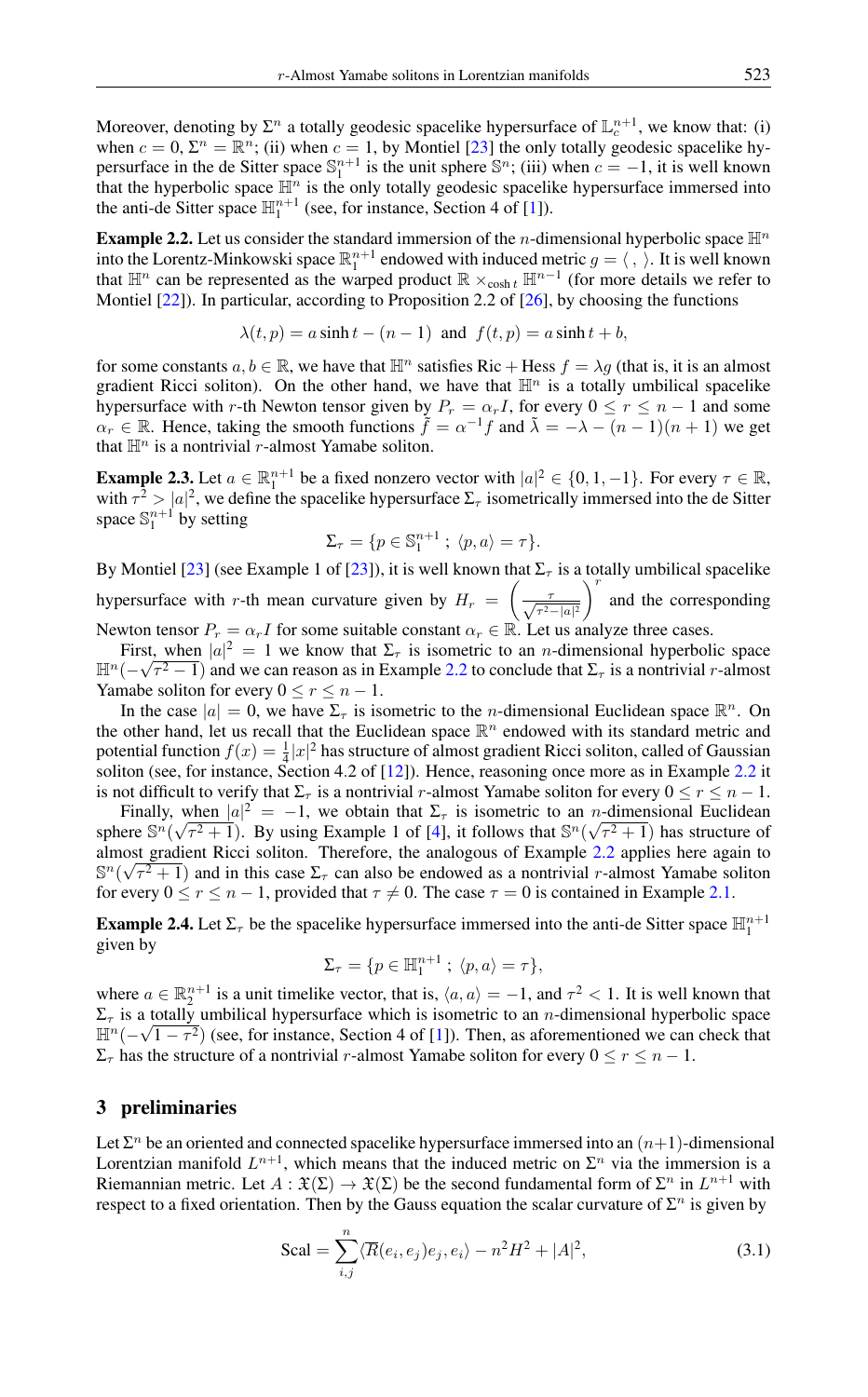where  $\overline{R}$  denotes the curvature tensor of  $L^{n+1}$ ,  $\{e_1, \ldots, e_n\}$  is an orthonormal frame on  $T\Sigma$ ,  $H = -\frac{1}{n}$ tr(A) is the mean curvature of  $\Sigma^n$  and  $|\cdot|$  denotes the Hilbert-Schmidt norm. When  $L^{n+1} = \mathbb{L}_c^{n+1}$  is a Lorentzian space form of constant sectional curvature c, we have the identity

<span id="page-3-2"></span>Scal = 
$$
n(n-1)c - n^2H^2 + |A|^2
$$
. (3.2)

For each  $0 \le r \le n$ , the r-th mean curvature  $H_r$  of the immersion is defined by

$$
H_0 = 1
$$
 and  $\binom{n}{r} H_r = (-1)^r \sum_{i_1 < \ldots < i_r} k_{i_1} \cdots k_{i_r}.$ 

In particular, when  $r = 1$  we have  $H_1 = H$  the mean curvature of  $\Sigma^n$ . We also recall that a hypersurface is said *maximal* when its mean curvature vanishes identically,  $H \equiv 0$ .

The r-th *Newton tensor*  $P_r : \mathfrak{X}(\Sigma) \to \mathfrak{X}(\Sigma)$  is defined by setting  $P_0 = I$  (the identity operator) and, for  $1 \le r \le n$ , via the recurrence relation

<span id="page-3-3"></span>
$$
P_r = \sum_{j=0}^{r} \binom{n}{j} H_j A^{r-j}.
$$
 (3.3)

Proceeding, associated to each Newton tensor  $P_r$  one has the second order linear differential operator  $L_r: C^\infty(\Sigma) \to C^\infty(\Sigma)$  defined by

$$
L_r u = \text{tr}(P_r \circ \text{Hess } u).
$$

When  $r = 0$ , we note that  $L_0 = \Delta$  is just the Laplacian operator. Moreover, it is not difficult to see that

<span id="page-3-1"></span>
$$
\begin{array}{rcl}\n\text{div}_{\Sigma}(P_r \nabla u) & = & \sum_{i=1}^n \langle (\nabla_{e_i} P_r)(\nabla u), e_i \rangle + \sum_{i=1}^n \langle P_r(\nabla_{e_i} \nabla u), e_i \rangle \\
& = & \langle \text{div}_{\Sigma} P_r, \nabla u \rangle + L_r u,\n\end{array} \tag{3.4}
$$

where the divergence of  $P_r$  on  $\Sigma^n$  is given by

$$
\mathrm{div}_{\Sigma} P_r = \mathrm{tr}(\nabla P_r) = \sum_{i=1}^n (\nabla_{e_i} P_r)(e_i).
$$

In particular, when the ambient space has constant sectional curvature, equation [\(3.4\)](#page-3-1) reduces to  $L_r u = \text{div}_{\Sigma}(P_r \nabla u)$ , because  $\text{div}_{\Sigma} P_r = 0$  (see [\[2\]](#page-8-24) and [\[27\]](#page-8-25) for more details).

To close this section we quote two very useful maximum principles. The former one due to Caminha et al. [\[8\]](#page-8-26) (for more details, see Proposition 1 of [\[8\]](#page-8-26)).

<span id="page-3-4"></span>Lemma 3.1. *Let* X *be a smooth vector field on the* n*-dimensional, complete, noncompact, oriented Riemannian manifold*  $\Sigma^n$ , such that div<sub> $\Sigma$ </sub>X does not change sign on  $\Sigma^n$ . If  $|X| \in L^1(\Sigma)$ , *then* div<sub>Σ</sub> $X = 0$ *.* 

Here, for each  $p \ge 1$ , we use the notation  $L^p(\Sigma) = \{u : \Sigma^n \to \mathbb{R} : \int_{\Sigma} |u|^p d\Sigma < +\infty\}$ . The next key lemma is due to Yau and corresponds to Theorem 3 of [\[31\]](#page-9-1).

<span id="page-3-5"></span>Lemma 3.2. *Let* u *be a nonnegative smooth subharmonic function on a complete Riemannian manifold*  $\Sigma^n$ *. If*  $u \in L^p(\Sigma)$ *, for some*  $p > 1$ *, then u is constant.* 

# <span id="page-3-0"></span>4 Main results

We start this section by proving a result which gives conditions for nonexistence of maximal immersions of a (spacelike) r-almost Yamabe soliton immersed into a Lorentzian space form.

<span id="page-3-6"></span>**Theorem 4.1.** Let  $\Sigma^n$  be a complete r-almost Yamabe soliton immersed into a Lorentzian space form  $\mathbb{L}_c^{n+1}$ , with bounded second fundamental form and potential function such that  $|\nabla f| \in$  $L^1(\Sigma)$ *. Then:*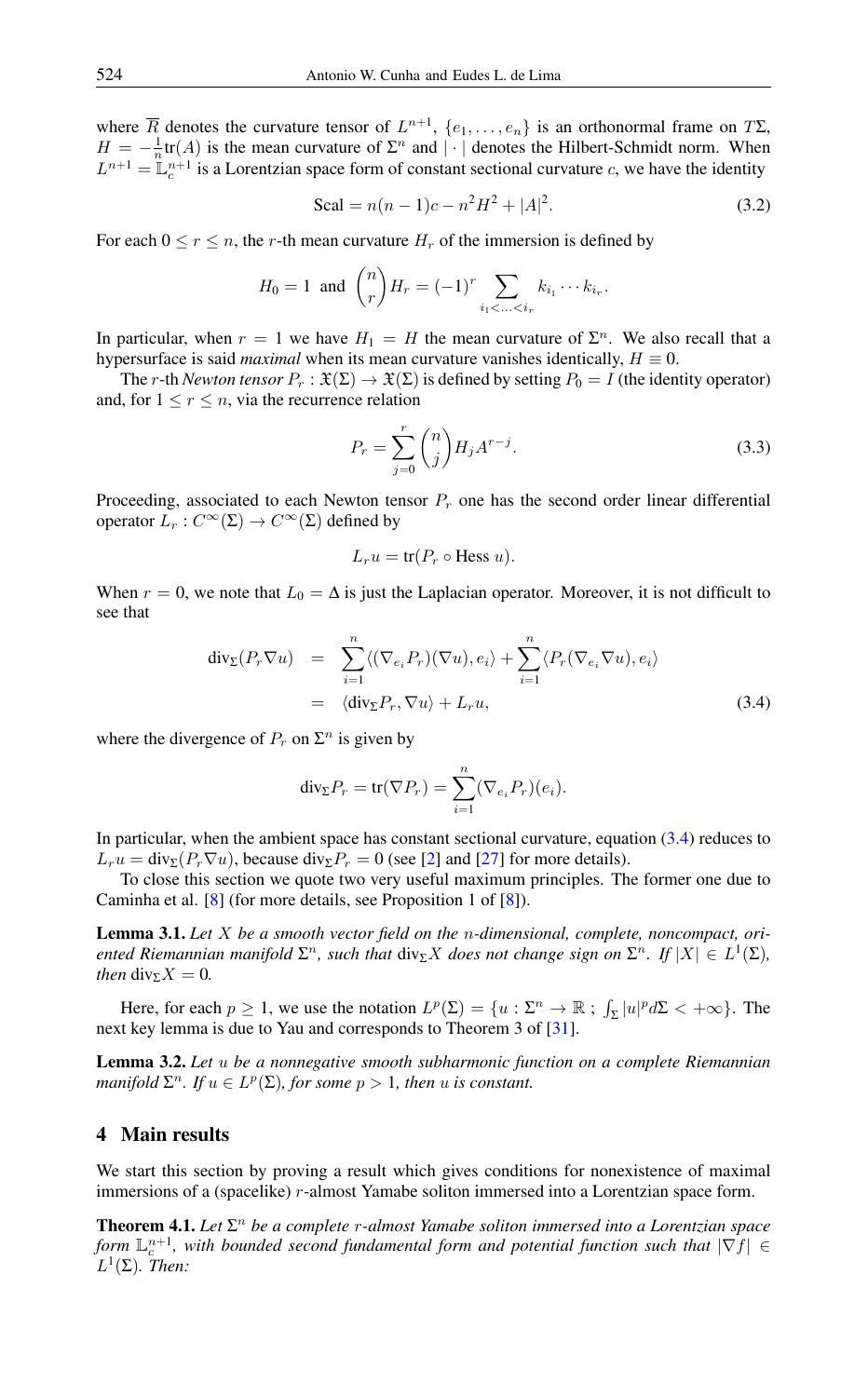- *(i)* If  $c \geq 0$  and  $\lambda < 0$ , then  $\Sigma<sup>n</sup>$  cannot be maximal;
- *(ii) If*  $c > 0$  *and*  $\lambda \leq 0$ *, then*  $\Sigma<sup>n</sup>$  *cannot be maximal*;
- *(iii)* If  $c = 0$ ,  $\lambda \leq 0$  and  $\Sigma<sup>n</sup>$  *is maximal, then*  $\Sigma<sup>n</sup>$  *is isometric to the Euclidean space*  $\mathbb{R}<sup>n</sup>$ *.*

*Proof.* To prove the first and second claim we shall proceed by contradiction, that is, assuming that  $\Sigma^n$  is maximal. In this case, follows directly from equation [\(3.2\)](#page-3-2) jointly with the assumption  $c \ge 0$  ( $c > 0$ ) that the scalar curvature of  $\Sigma<sup>n</sup>$  satisfies Scal  $\ge 0$  (Scal  $> 0$ ). Hence, contracting equation [\(1.3\)](#page-1-0) we have  $L_r f = n(Scal - \lambda) > 0$  in both cases.

On the other hand and for further reference, we observe that since the ambient space has constant sectional curvature, by equation [\(3.4\)](#page-3-1) the operator  $L_r$  is a divergent type operator. Now observe that since  $\Sigma^n$  has bounded second fundamental form it follows from [\(3.3\)](#page-3-3) that the Newton tensor  $P_r$  has bounded norm. In particular,

$$
|P_r \nabla f| \le |P_r| |\nabla f| \in L^1(\Sigma).
$$

So taking into account Lemma [3.1,](#page-3-4) we must have  $L_r f = 0$ , arriving to a contradiction.

For the last assertion, let us observe that  $c = 0$  and  $\Sigma<sup>n</sup>$  be maximal imply jointly with equation [\(3.2\)](#page-3-2) that Scal =  $|A|^2 \ge 0$ . Then  $L_r(f) = n(\text{Scal} - \lambda) \ge 0$ . By using that  $L_r u = \text{div}_{\Sigma}(P_r \nabla u)$ and  $|P_r \nabla f| \in L^1(\Sigma)$  we have once more from Lemma [3.1](#page-3-4) that  $L_r f = 0$  on  $\Sigma^n$ . Hence, we conclude that Scal =  $|A|^2 = 0$ . Therefore, the r-almost Yamabe soliton  $\Sigma^n$  must be totally geodesic and flat.  $\Box$ 

Next, we are in condition to prove the following result, which holds when the ambient space is an arbitrary Lorentzian manifold.

<span id="page-4-0"></span>**Theorem 4.2.** Let Σ<sup>*n*</sup> be a complete *r*-almost Yamabe soliton immersed into a Lorentzian mani*fold* L <sup>n</sup>+<sup>1</sup> *of sectional curvature* K*, such that* P<sup>r</sup> *is bounded from above (in the sense of quadratic forms) and the potential function is nonnegative with*  $f \in L^p(\Sigma)$  *for some*  $p > 1$ *. Then:* 

- *(i) If*  $K \geq 0$  *and*  $\lambda < 0$ *, then*  $\Sigma<sup>n</sup>$  *cannot be maximal*;
- *(ii) If*  $K > 0$  *and*  $\lambda \leq 0$ *, then*  $\Sigma<sup>n</sup>$  *cannot be maximal*;
- *(iii)* If  $K \geq 0$ ,  $\lambda \leq 0$  and  $\Sigma<sup>n</sup>$  *is maximal, then*  $\Sigma<sup>n</sup>$  *is flat and totally geodesic.*

*Proof.* Regarding to (i) and (ii), let us assume once more by contradiction that  $\Sigma^n$  is maximal. So our assumption on the sectional curvature of the ambient space and equation  $(3.1)$  imply that Scal  $\geq 0$  (Scal > 0). Hence, contracting equation [\(1.3\)](#page-1-0) we have  $L_r f = n(Scal - \lambda) > 0$ . Thus, since we are assuming that  $P_r$  is bounded from above, there exists a positive constant  $\beta$  such that  $L_r f \leq \beta \Delta f$ , so that  $\Delta f > 0$ . In particular, from Lemma [3.2](#page-3-5) we get that f must be constant, which gives a contradiction. Finally, reasoning as in the proof of Theorem [4.1](#page-3-6) we can also prove (iii).

**Remark 4.3.** Let us recall that a Riemannian manifold  $\Sigma^n$  is said to be *parabolic* if the only subharmonic functions  $f \in C^{\infty}(\Sigma)$  with  $\sup_{\Sigma} f < +\infty$  are the constant ones. In Theorem [4.2,](#page-4-0) we can replace the hypothesis that f is nonnegative and  $f \in L^p(\Sigma)$ , for some  $p > 1$ , by assuming that f is bounded from above and  $\Sigma<sup>n</sup>$  being parabolic. More generally, when  $L<sub>r</sub>$  is eliptic, we said that  $\Sigma^n$  is  $L_r$ *-parabolic* if the only functions  $f \in C^\infty(\Sigma)$  with  $L_r f \ge 0$  and  $\sup_{\Sigma} f < +\infty$ are the constant ones. In particular, the assumption that f is nonnegative and  $f \in L^p(\Sigma)$  can be replaced by f is bounded from above and  $\Sigma^n$  is  $L_r$ -parabolic.

In our next result we give conditions for an immersed  $r$ -almost Yamabe soliton to be totally umbilical since it has bounded second fundamental form. In particular, such an r-almost Yamabe soliton must have constant scalar curvature. More precisely, we prove the following:

<span id="page-4-1"></span>**Theorem 4.4.** Let  $\Sigma^n$  be a complete *r*-almost Yamabe soliton immersed into a Lorentzian space form  $\mathbb{L}_c^{n+1}$ , with bounded second fundamental form and potential function such that  $|\nabla f| \in$  $L^1(\Sigma)$ *. Then:* 

(*i*) If  $\lambda \leq n(n-1)(c-H^2)$ , then  $\Sigma^n$  is totally umbilical. In particular, the scalar curvature Scal =  $n(n-1)K_{\Sigma}$  is constant, where  $K_{\Sigma} = \frac{\lambda}{n(n-1)}$  is the sectional curvature of  $\Sigma^{n}$ ;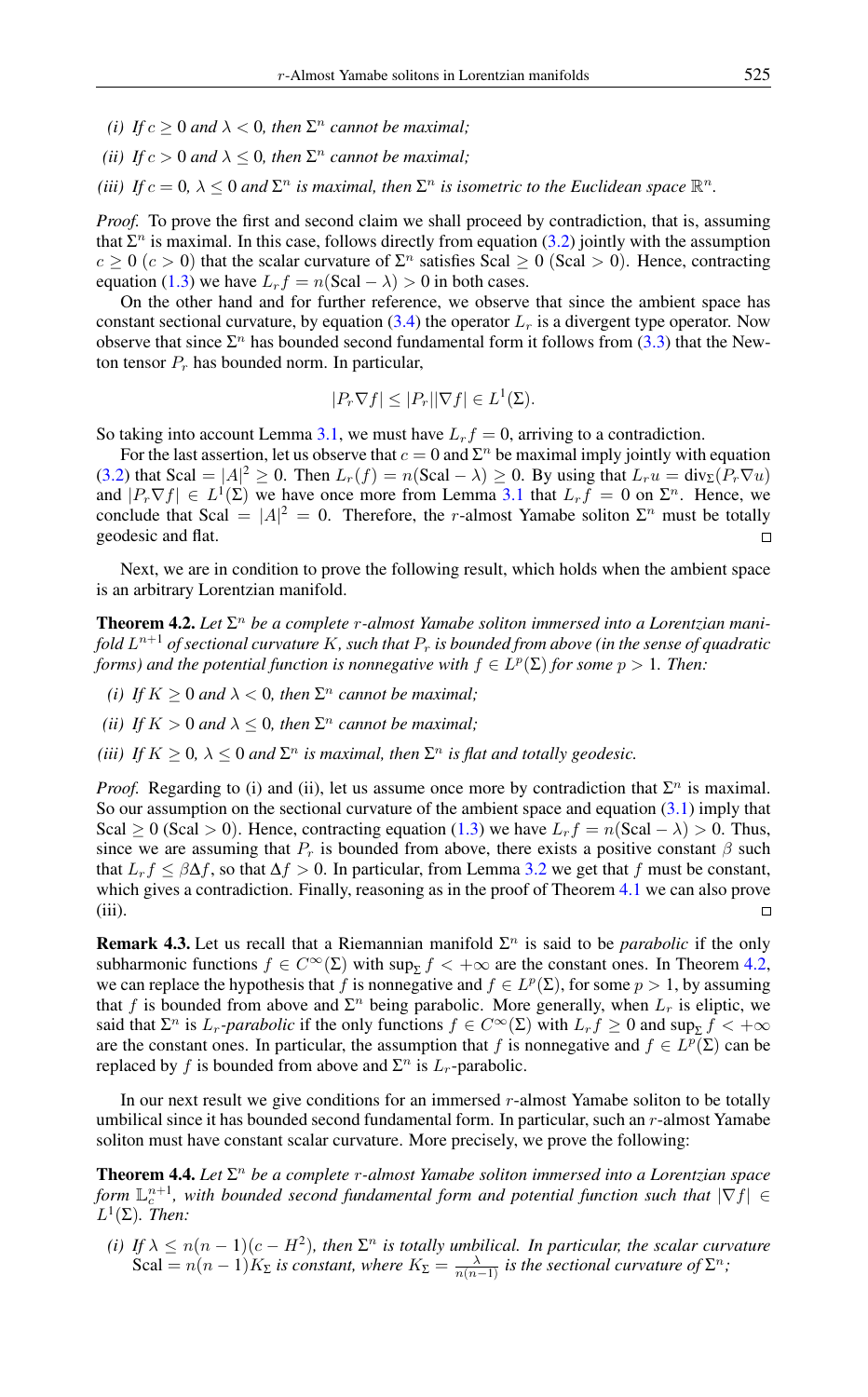(*ii*) If  $\lambda \leq n(n-1)c - n^2H^2$ , then  $\Sigma^n$  is totally geodesic, with  $\lambda = n(n-1)c$  and scalar *curvature* Scal =  $n(n-1)c$ *.* 

*Proof.* To prove (i), we observe that by definition of r-almost Yamabe soliton jointly with equation  $(3.2)$  we find

<span id="page-5-0"></span>
$$
L_r f = n \left( n(n-1)c - n^2 H^2 + |A|^2 - \lambda \right). \tag{4.1}
$$

Let  $\Phi = A + H I$  be the traceless second fundamental form of the hypersurface. Then  $|\Phi|^2 =$  $tr(\Phi^2) = |A|^2 - nH^2 \ge 0$ , with equality if and only if  $\Sigma^n$  is totally umbilical. It follows that equation  $(4.1)$  can be rewrite as

<span id="page-5-1"></span>
$$
L_r f = n |\Phi|^2 + n (n(n-1)(c - H^2) - \lambda).
$$
 (4.2)

Hence from our assumption on  $\lambda$  we get that  $L_r f$  is a nonnegative function on  $\Sigma^n$ . In particular, by Lemma [3.1](#page-3-4) we obtain that  $L_r f$  vanishes identically. Therefore from equation [\(4.2\)](#page-5-1) we conclude that  $\Sigma^n$  is totally umbilical. In particular, the principal curvature  $\kappa$  of  $\Sigma^n$  is constant and  $\Sigma^n$ has constant sectional curvature given by  $K_{\Sigma} = c - \kappa^2$ . This jointly with equation [\(4.2\)](#page-5-1) assures that

$$
\lambda = n(n-1)(c - H^2) = n(n-1)(c - \kappa^2) = n(n-1)K_{\Sigma},
$$

which implies that Scal =  $n(n-1)K_{\Sigma}$ , proving the claim (i).

For the second assertion, let us begin observing that equation [\(4.1\)](#page-5-0) and our hypothesis on  $\lambda$ give

$$
L_r f \geq 0.
$$

Then, by applying Lemma [3.1](#page-3-4) once more we have  $L_r f = 0$ . This implies that  $|A|^2 = 0$ , that is,  $\Sigma^n$  is a totally geodesic and  $\lambda = n(n-1)c$ . Moreover, it is clear from equation [\(3.2\)](#page-3-2) that Scal =  $n(n-1)c$ , as desired.  $\Box$ 

As a consequence from Theorem [4.4](#page-4-1) we have the following result.

Corollary 4.5. *Let* Σ <sup>n</sup> *be a complete* r*-almost Yamabe soliton immersed into a Lorentzian space* form  $\mathbb{L}^{n+1}_c$ , with bounded second fundamental form and potential function such that  $|\nabla f| \in$  $L^1(\Sigma)$ *. Suppose that*  $\lambda \leq n(n-1)(c-H^2)$ *. Then:* 

- *(i) If*  $\Sigma^n$  *is compact, then*  $c = 1$  *and*  $\Sigma^n$  *is isometric to a Euclidean sphere*  $\mathbb{S}^n$ *;*
- *(ii)* If  $c = 0$ , then  $\Sigma<sup>n</sup>$  is isometric either to the Euclidean space  $\mathbb{R}<sup>n</sup>$  or to a hyperbolic space  $\mathbb{H}^n$ .
- *(iii) If*  $c = -1$ *, then*  $\Sigma<sup>n</sup>$  *is isometric to a hyperbolic space*  $\mathbb{H}<sup>n</sup>$ *.*

*Proof.* The proof follows from classification of the totally umbilical spacelike hypersurfaces of  $\mathbb{L}^{n+1}_c.$  $\Box$ 

As another application of Lemma [3.2](#page-3-5) we also get.

<span id="page-5-3"></span>**Theorem 4.6.** Let  $\Sigma^n$  be a complete *r*-almost Yamabe soliton immersed into a Lorentzian space form  $\mathbb{L}^{n+1}_c$  , such that  $P_r$  is bounded from above (in the sense of quadratic forms) and the potential *function is nonnegative with*  $f \in L^p(\Sigma)$  *for some*  $p > 1$ *. Then:* 

- (*i*) If  $\lambda \leq n(n-1)(c-H^2)$ , then  $\Sigma^n$  is totally umbilical. In particular, the scalar curvature Scal =  $n(n-1)K_{\Sigma}$  is constant, where  $K_{\Sigma} = \frac{\lambda}{n(n-1)}$  is the sectional curvature of  $\Sigma^{n}$ ;
- *(ii)* If  $\lambda \leq n(n-1)c n^2H^2$ , then  $\Sigma^n$  is totally geodesic, with  $\lambda = n(n-1)c$  and scalar *curvature* Scal =  $n(n-1)c$ *.*

*Proof.* Let us begin observing that by equation [\(4.2\)](#page-5-1) and assumption on  $\lambda$  we get

<span id="page-5-2"></span>
$$
L_r f = n|\Phi|^2 + n\left(n(n-1)(c - H^2) - \lambda\right) \ge 0.
$$
\n(4.3)

Since we are assuming that  $P_r$  is bounded from above,  $\Delta f \ge 0$ . By Lemma [3.2,](#page-3-5) we have that f must be constant. Therefore  $L_r f = 0$ , and by equation [\(4.3\)](#page-5-2) we conclude that  $\Sigma^n$  is totally umbilical and Scal =  $n(n-1)K_{\Sigma}$  is constant with  $K_{\Sigma} = \frac{\lambda}{n(n-1)}$ , proving item (i). Finally, reasoning as in Theorem [4.4,](#page-4-1) it is not difficult to prove item (ii). $\Box$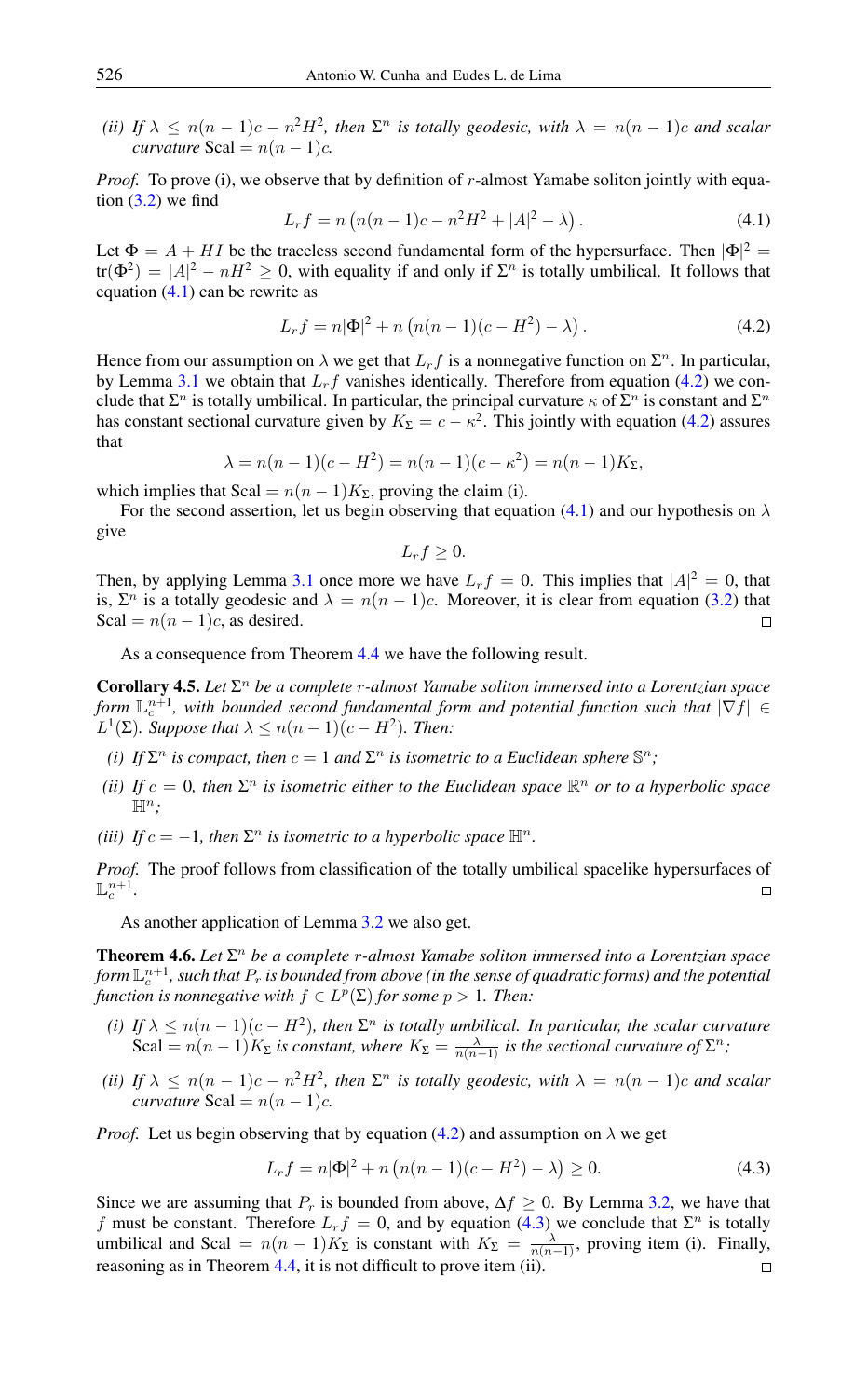#### <span id="page-6-0"></span>5 Further results

In this section we will extend our previous results to the case of 1-almost Yamabe soliton immersed into a locally symmetric Lorentzian manifold. To this end, we will work with locally symmetric spaces obeying a standard curvature constraint in the setting of Nishikawa [\[25\]](#page-8-27), Choi et al. [\[11\]](#page-8-28) and Suh et al. [\[28\]](#page-8-29).

Before stating the main results, let us recall that a Lorentzian manifold is said to be *locally symmetric* when all the covariant derivative components of its curvature tensor vanish identically. In this setting, such spaces consist in an interesting generalization of constant curvature spaces. Hence, it is a natural question to revisit in this ambient spaces the known results of constant curvature spaces.

In what follows we introduce our curvature constraint on the ambient space, which will be assumed in the results of this section. So, let  $L^{n+1}$  be a locally symmetric Lorentzian manifold. Following ideas of [\[25,](#page-8-27) [11,](#page-8-28) [28\]](#page-8-29), in this section we will assume that there exists a constant  $c_1$ such that the sectional curvature K of  $L^{n+1}$  satisfies, for any timelike vector  $\eta$  and any spacelike vector  $v$ , the following equality.

<span id="page-6-1"></span>
$$
K(\eta, v) = -\frac{c_1}{n},\tag{5.1}
$$

As mentioned above, a Lorentzian space form  $\mathbb{L}^{n+1}_c$  of constant sectional curvature c is a locally symmetric space and it is easy to see that the curvature condition  $(5.1)$  is satisfied with  $-c_1/n = c$ . Therefore, in some sense our assumption is a natural generalization of the case where the ambient space has constant sectional curvature. We observe that the standard static spacetime  $\mathbb{S}^n \times \mathbb{R}_1$  also satisfies [\(5.1\)](#page-6-1). On the other hand, Choi et al. [\[11\]](#page-8-28) exhibited examples of Lorentzian manifolds which are not Lorentzian space forms satisfying condition [\(5.1\)](#page-6-1).

Let  $L^{n+1}$  be a locally symmetric Lorentzian manifold satisfying condition [\(5.1\)](#page-6-1). Let us choice a local orthonormal frame  $\{e_1, \ldots, e_{n+1}\}$  on TL such that  $e_1, \ldots, e_n$  are spacelike vectors and  $e_{n+1}$  is a timelike vector. Then, writing  $\varepsilon_i = \langle e_i, e_i \rangle$  for  $1 \le i \le n+1$ , we get that the scalar curvature  $\overline{Scal}$  of  $L^{n+1}$  is given by

$$
\overline{\text{Scal}} = \sum_{i=1}^{n+1} \varepsilon_i \overline{\text{Ric}}(e_i, e_i)
$$
\n
$$
= \sum_{i,j=1}^n \langle \overline{R}(e_i, e_j) e_i, e_j \rangle - 2 \sum_{i=1}^n \langle \overline{R}(e_{n+1}, e_i) e_{n+1}, e_i \rangle
$$
\n
$$
= \sum_{i,j=1}^n \langle \overline{R}(e_i, e_j) e_i, e_j \rangle + 2c_1.
$$

Moreover, it is well known that the scalar curvature of a locally symmetric Lorentzian manifold is constant. Thus, the term  $\sum_{i,j=1}^n \langle \overline{R}(e_i, e_j)e_i, e_j \rangle$  is a constant naturally attached to a locally symmetric Lorentzian manifold satisfying condition [\(5.1\)](#page-6-1). So, for the sake of simplicity, we will adopt the following notation

$$
\mathcal{S} := \frac{1}{n(n-1)} \sum_{i,j=1}^n \langle \overline{R}(e_i, e_j) e_i, e_j \rangle.
$$

In addition, it is worth pointing out that when  $L^{n+1}$  is a constant sectional curvature space, then the constant  $S$  agrees, up to a multiplicative constant, with its sectional curvature.

The following result extends Theorem [4.1](#page-3-6) for the context of 1-almost Yamabe soliton immersed into a locally symmetric Einstein Lorentzian manifold.

<span id="page-6-2"></span>**Theorem 5.1.** Let  $L^{n+1}$  be a locally symmetric Einstein Lorentzian manifold satisfying the cur*vature condition* [\(5.1\)](#page-6-1). Let Σ<sup>*n*</sup> be a complete 1-almost Yamabe soliton immersed into L<sup>n+1</sup> with *bounded second fundamental form and potential function such that*  $|\nabla f| \in L^1(\Sigma)$ . Then:

- *(i) If*  $S \ge 0$  *and*  $\lambda < 0$ *, then*  $\Sigma<sup>n</sup>$  *cannot be maximal*;
- *(ii) If*  $S > 0$  *and*  $\lambda \leq 0$ *, then*  $\Sigma<sup>n</sup>$  *cannot be maximal*;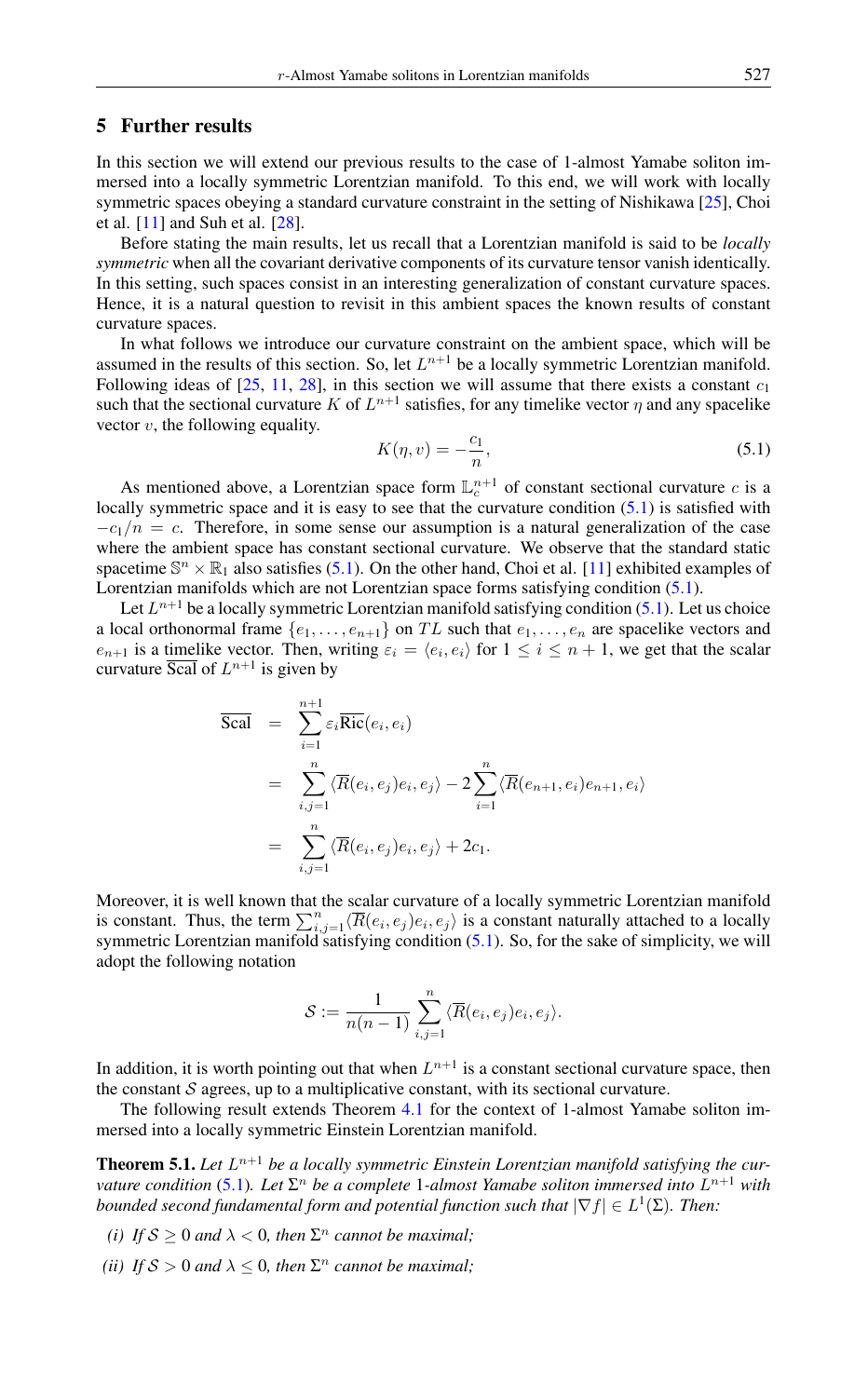(*iii*) If  $S = 0$ ,  $\lambda \leq 0$  and  $\Sigma<sup>n</sup>$  *is maximal, then*  $\Sigma<sup>n</sup>$  *is totally geodesic.* 

*Proof.* To prove (i), let us reason as in the proof of Theorem [4.1](#page-3-6) assuming by contradiction that  $\Sigma<sup>n</sup>$  is maximal. Then, by our hypothesis on the constant S we get from equation [\(3.1\)](#page-2-2) that the scalar curvature of  $\Sigma^n$  satisfies Scal  $\geq 0$ , which implies  $L_1 f = n(\text{Scal} - \lambda) > 0$ .

<span id="page-7-0"></span>On the other hand, we recall from the discussion in Section [3](#page-2-0) that the differential operator  $L_1$ satisfies

$$
L_1 f = \text{div}_{\Sigma}(P_1 \nabla f) - \langle \text{div}_{\Sigma} P_1, \nabla f \rangle.
$$
 (5.2)

 $\Box$ 

In particular, by taking an orthonormal frame  $\{e_1, \ldots, e_n\}$  on  $T\Sigma$  and denoting by N the orientation of  $\Sigma^n$ , it follows from Lemma 3.1 of [\[2\]](#page-8-24) that

$$
\langle \operatorname{div}_{\Sigma} P_1, \nabla f \rangle = -\sum_{i=1}^n \langle \overline{R}(N, e_i) \nabla f, e_i \rangle = -\overline{\text{Ric}}(N, \nabla f).
$$

Hence, since  $L^{n+1}$  was assumed to be Einstein we conclude by equation [\(5.2\)](#page-7-0) jointly with the previous identity that

$$
L_1f = \text{div}_{\Sigma}(P_1 \nabla f).
$$

Moreover, as was observed in Theorem [4.1](#page-3-6) we get from our assumption on second fundamental form that  $|P_1 \nabla f| \in L^1(\Sigma)$ . Therefore, we are in position to apply Lemma [3.1](#page-3-4) to conclude that  $L_1 f = 0$ , which gives a contradiction.

Finally, reasoning as above it is not difficult to prove (ii) and (iii).

We continue by obtaining an analogous result to Theorem [4.4](#page-4-1) in the case that  $r = 1$  and the ambient space is a locally symmetric Lorentzian space. More precisely, we get the following.

<span id="page-7-2"></span>**Theorem 5.2.** Let  $L^{n+1}$  be a locally symmetric Einstein Lorentzian manifold satisfying the cur*vature condition* [\(5.1\)](#page-6-1). Let  $\Sigma^n$  be a complete 1-almost Yamabe soliton immersed into  $L^{n+1}$  with bounded second fundamental form and potential function such that  $|\nabla f| \in L^1(\Sigma)$ . Then:

- (*i*) If  $\lambda \leq n(n-1)(S-H^2)$ , then  $\Sigma^n$  is totally umbilical. In particular, the scalar curvature Scal =  $n(n-1)(S - \kappa^2)$ , where  $\kappa$  *is the principal curvature of*  $\Sigma^n$ ;
- (*ii*) If  $\lambda \leq n(n-1)S n^2H^2$ , then  $\Sigma^n$  is totally geodesic, with  $\lambda = n(n-1)S$  and scalar *curvature* Scal =  $n(n-1)$ S.

*Proof.* The result follows as in the proof of Theorem [4.4.](#page-4-1) For the sake of completeness, we give the following argument which proves (i). By taking trace in  $(1.3)$  and using the definition of the constant S, we obtain from equation  $(3.1)$  that

<span id="page-7-1"></span>
$$
L_1 f = n |\Phi|^2 + n (n(n-1)(S - H^2) - \lambda),
$$
\n(5.3)

which implies that  $L_1 f \ge 0$  because our hypothesis on  $\lambda$ . Then, by Lemma [3.1](#page-3-4) we get that  $L_1 f = 0$ . Therefore, we conclude from equation [\(5.3\)](#page-7-1) that  $\Sigma^n$  is totally umbilical with Scal =  $n(n-1)(S - \kappa^2)$ , proving the result.

We close our paper quoting the following result, which can be obtained with similar argu-ments to used in the proofs of Theorems [4.6](#page-5-3) and [5.2.](#page-7-2)

<span id="page-7-3"></span>**Theorem 5.3.** Let  $L^{n+1}$  be a locally symmetric Einstein Lorentzian manifold satisfying the cur*vature condition* [\(5.1\)](#page-6-1). Let  $\Sigma^n$  be a complete 1-almost Yamabe soliton immersed into  $L^{n+1}$  such *that* P<sup>r</sup> *is bounded from above (in the sense of quadratic forms) and the potential function is nonnegative with*  $f \in L^p(\Sigma)$  *for some*  $p > 1$ *. Then:* 

- (*i*) If  $\lambda \leq n(n-1)(S-H^2)$ , then  $\Sigma^n$  is totally umbilical. In particular, the scalar curvature Scal =  $n(n-1)(S - \kappa^2)$ , where  $\kappa$  *is the principal curvature of*  $\Sigma^n$ ;
- (*ii*) If  $\lambda \leq n(n-1)S n^2H^2$ , then  $\Sigma^n$  is totally geodesic, with  $\lambda = n(n-1)S$  and scalar *curvature* Scal =  $n(n-1)$ *S*.

Remark 5.4. We observe that in Theorems [5.1,](#page-6-2) [5.2](#page-7-2) and [5.3](#page-7-3) we can replace the hypothesis that the ambient space  $L^{n+1}$  is Einstein by the weaker assumption that the tensor  $\overline{{\rm Ric}}_N : \mathfrak{X}(\Sigma) \to \mathfrak{X}(\Sigma)$ , given by  $\overline{\text{Ric}}_N(X) = \overline{\text{Ric}}(N, X)$ , is identically zero.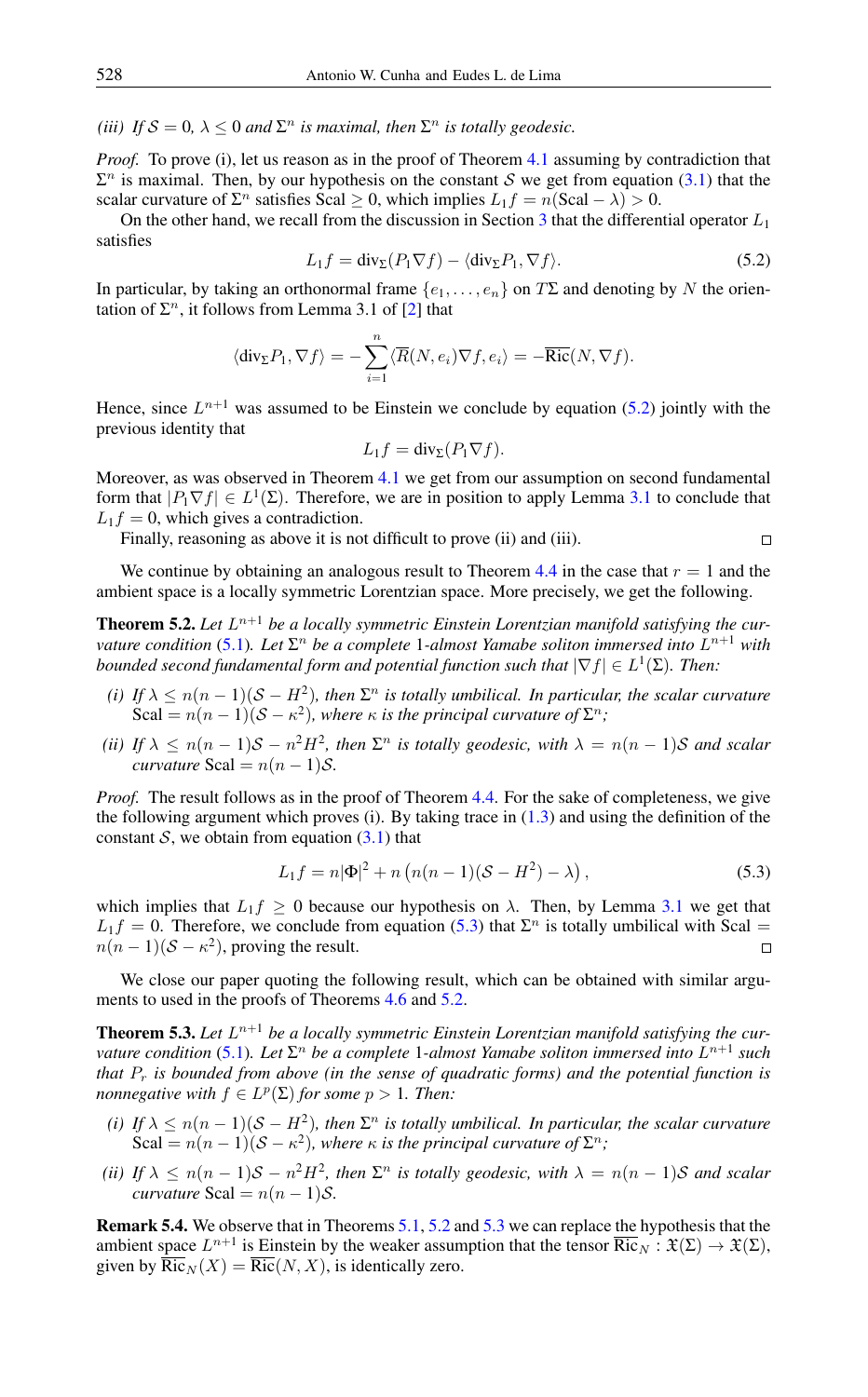#### <span id="page-8-0"></span>References

- <span id="page-8-20"></span>[1] N. Abe, N. Koike and S. Yamaguchi, *Congruence theorems for proper semi-Riemannian hypersurfaces in a real space form*, Yokohama Math. J. 35 (1987), 123-136.
- <span id="page-8-24"></span>[2] L.J. Alías, A. Brasil Jr. and A.G. Colares, *Integral formulae for spacelike hypersurfaces in conformally stationary spacetimes and applications*, Proc. Edinburgh Math. Soc. 46 (2003), 465-488.
- <span id="page-8-1"></span>[3] E. Barbosa and E. Ribeiro Jr., *On conformal solutions of the Yamabe flow*, Arch. Math. 101 (2013), 79–89.
- <span id="page-8-23"></span>[4] A. Barros and E. Ribeiro Jr., *Some characterizations for compact almost Ricci solitons*, Proc. Amer. Math. Soc. 140 (2012), 1033-1040.
- <span id="page-8-15"></span>[5] W. Batat and K. Onda, *Ricci and Yamabe solitons on second-order symmetric, and plane wave 4 dimensional Lorentzian manifolds*, J. Geom. 105 (2014), 561–575.
- <span id="page-8-5"></span>[6] D. Chakraborty, S. K. Hui and Y. C. Mandal, *Some remarks on Yamabe solitons*, Asian-European J. of Mathematics, 13(1), (2020), 2050120.
- <span id="page-8-9"></span>[7] E. Calvino-Louzao, J. Seoane-Bascoy, M.E. Vazquez-Abal and R. Vazquez-Lorenzo, *Three-dimensional homogeneous Lorentzian Yamabe solitons*, Abh. Math. Semin. Univ. Hambg. 82 (2012), 193–203.
- <span id="page-8-26"></span>[8] A. Caminha, P. Sousa and F. Camargo, *Complete foliations of space forms by hypersurfaces*, Bull. Braz. Math. Soc. 41 (2010), 339-353.
- <span id="page-8-10"></span>[9] H-Dong Cao, X. Sun and Y. Zhang, *On the structure of gradient Yamabe solitons*, Math. Res. Lett., 19 2012, 767–774.
- <span id="page-8-11"></span>[10] G. Catino, C. Mantegazza and L. Mazzieri, *On the global structure of conformal gradient solitons with nonnegative Ricci tensor*, Commun. Contemp. Math. 14(06) (2012), 12pp.
- <span id="page-8-28"></span>[11] S.M. Choi, S.M. Lyu and T.J. Suh, *Complete space-like hypersurfaces in a Lorentz manifolds*, Math. J. Toyama Univ. 22 (1999), 53-76.
- <span id="page-8-8"></span>[12] B. Chow, P. Lu and L. Ni, *Hamilton's Ricci Flow*, in: Graduate Studies in Mathematics, in: American Mathematical Society, vol. 77, Science Press, Providence, RI, 2006, New York.
- <span id="page-8-18"></span>[13] A.W. Cunha, E.L. de Lima and H.F. de Lima, r*-Almost Newton-Ricci solitons immersed in a Lorentzian manifold: examples, nonexistence and rigidity*, Kadai Math J. 43 (2020), 42-56.
- <span id="page-8-4"></span>[14] A. W. Cunha, A. A. Shaikh and P. Mandal, *Some characterizations of gradient Yamabe solitons*. Journal of Geometry and Physics, Volume 167, 2021, 104293,
- <span id="page-8-13"></span>[15] P. Daskalopoulos, N. Sesum, *The classification of locally conformally flat Yamabe solitons*, Adv. Math. 240 (2013), 346–369.
- <span id="page-8-6"></span>[16] S. K. Hui and Y. C. Mandal, *Yamabe solitons on Kenmotsu manifolds*, Communication of the Korean Mathematical Society, 34(1), (2019), 321-331.
- <span id="page-8-2"></span>[17] R.S. Hamilton, *The Ricci flow on surfaces*, in: Mathematics and General Relativity, in: Contemp. Math. 71 (1988), 237–261.
- <span id="page-8-3"></span>[18] R.S. Hamilton, *Lectures on geometric flows*, (1989), unpublished.
- <span id="page-8-16"></span>[19] P. Ho and P. Tung, *A note on compact CR Yamabe solitons*, J. Geom. Phys. 94 (2015), 32–34.
- <span id="page-8-12"></span>[20] S.Y. Hsu, *A note on compact gradient Yamabe solitons*, J. Math. Anal. Appl. 388(2) (2012), 725–726.
- <span id="page-8-7"></span>[21] Y. C. Mandal and S. K. Hui, *On the existence of Yamabe gradient solitons*, Int. J. Math. Eng. Manage. Sci., 3(4), (2018), 491-497.
- <span id="page-8-21"></span>[22] S. Montiel, *Unicity of constant mean curvature hypersurfaces in some Riemannian manifolds*, Indiana Univ. Math. J. 48 (1999), 711-748.
- <span id="page-8-19"></span>[23] S. Montiel, *An integral inequality for compact spacelike hypersurfaces in de Sitter space and applications to the case of constant mean curvature*, Indiana Univ. Math. J. 37 (1988), 909-917.
- <span id="page-8-17"></span>[24] B.L. Neto and K. Tenenblat, *On gradient Yamabe solitons conformal to a pseudo-Euclidian space*, J. Geom. Phys. 123 (2018), 284–291.
- <span id="page-8-27"></span>[25] S. Nishikawa, *On maximal spacelike hypersurfaces in a Lorentzian manifold*, Nagoya Math. J. 95 (1984), 117-124.
- <span id="page-8-22"></span>[26] S. Pigola, M. Rigoli, M. Rimoldi and A. Setti, *Ricci Almost Solitons*, Ann. Sc. Norm. Super. Pisa Cl. Sci. 10 (2011), 757-799.
- <span id="page-8-25"></span>[27] H. Rosenberg, *Hypersurfaces of constant curvature in space forms*, Bull. Sc. Math. 117 (1993), 217-239.
- <span id="page-8-29"></span>[28] T.J. Suh, S.M. Choi and H.Y. Yang, *On space-like hypersurfaces with constant mean curvature in a Lorentz manifold*, Houston J. Math. 28 (2002), 47-70.
- <span id="page-8-14"></span>[29] L.F. Wang, *On noncompact quasi Yamabe gradient solitons*, Differential Geom. Appl. 31 (2013), no. 3, 337–348.